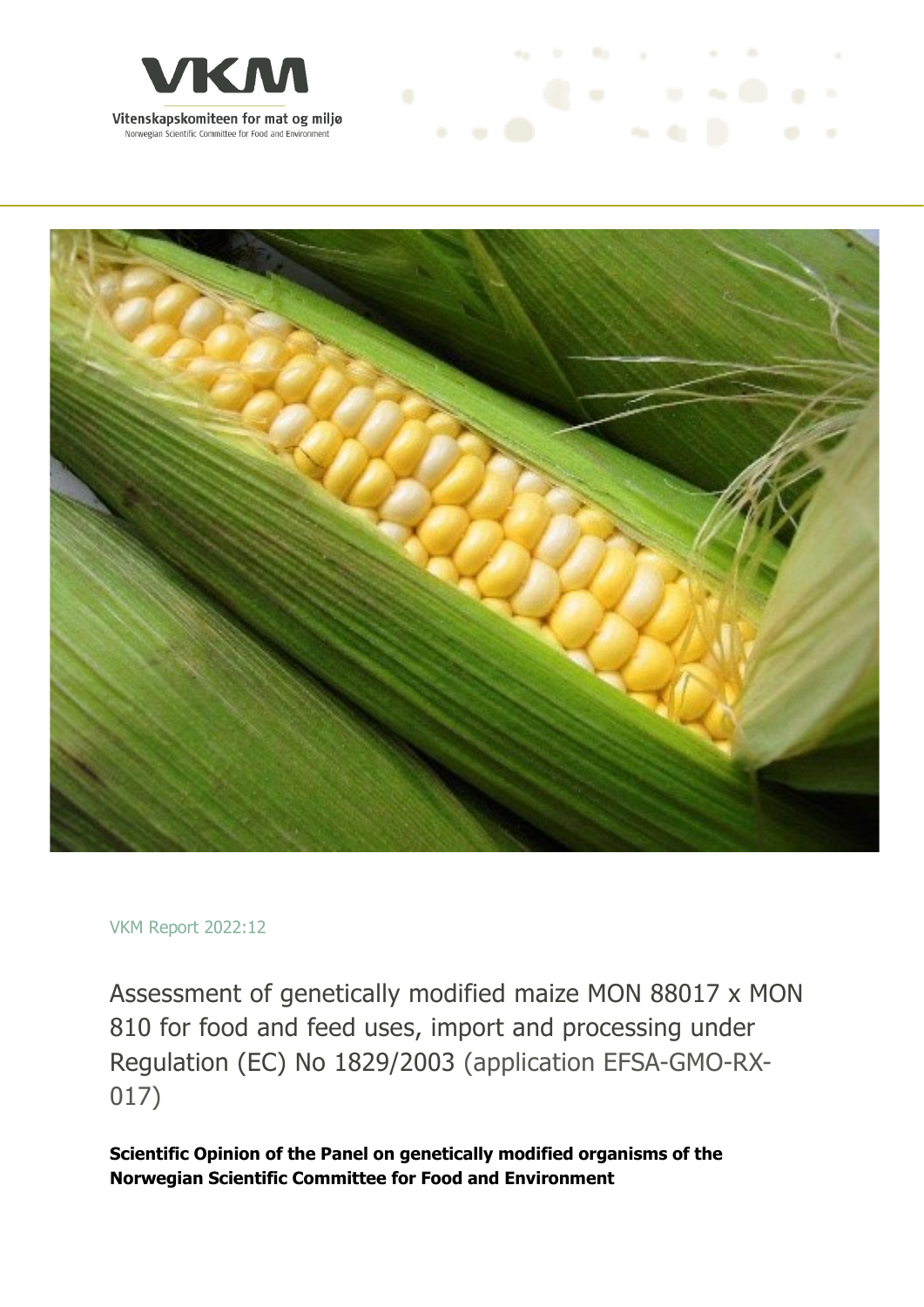VKM Report 2022:12 Assessment of genetically modified maize MON 88017 x MON 810 for food and feed uses, import and processing under Regulation (EC) No 1829/2003 (application EFSA-GMO-RX-017)

Scientific Opinion of the Panel on genetically modified organisms of the Norwegian Scientific Committee for Food and Environment 07.04.2022

ISBN: 978-82-8259-387-8 ISSN: 2535-4019 Norwegian Scientific Committee for Food and Environment (VKM) Postboks 222 Skøyen 0213 Oslo Norway

Phone: +47 21 62 28 00 Email: vkm@vkm.no

vkm.no

## Cover photo: Colourbox

Suggested citation: VKM, Johanna Bodin (Chair), Nur Duale, Anne Marthe Jevnaker, Monica Sanden, Ville Erling Sipinen, Tage Thorstensen and Rose Vikse (2022). Assessment of genetically modified maize MON 88017 x MON 810 for food and feed uses, import and processing under Regulation (EC) No 1829/2003 (application EFSA-GMO-RX-017). Scientific Opinion of the Panel on genetically modified organisms (GMO) of the Norwegian Scientific Committee for Food and Environment. VKM Report 2022:12, ISBN: 978-82-8259-387-8, ISSN: 2535-4019. Norwegian Scientific Committee for Food and Environment (VKM), Oslo, Norway.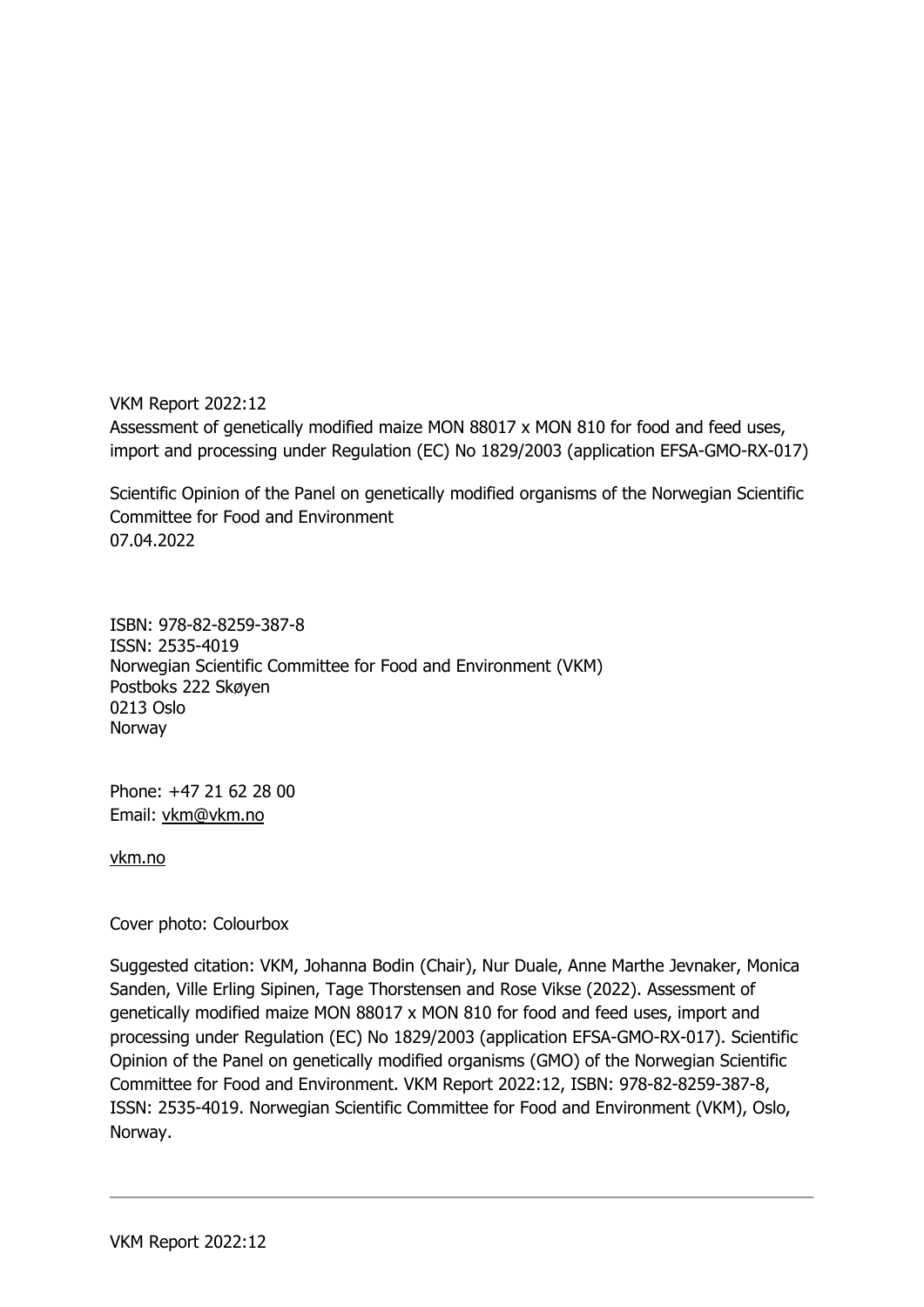**Assessment of genetically modified maize MON 88017 x MON 810 for food and feed uses, import and processing (application EFSA-GMO-RX-017) under regulation (EC) No 1829/2003 of the European Parliament and of the Council of 22 September 2003 on genetically modified food and feed**

## **Authors of the opinion**

The authors have contributed to the opinion in a way that fulfils the authorship principles of VKM (VKM, 2019). The principles reflect the collaborative nature of the work, and the authors have contributed as members of the VKM Panel on genetically modified organisms.

**Members of the Panel on** genetically modified organisms (in alphabetical order before chair of the Panel): Johanna Bodin (chair), Nur Duale, Monica Sanden, Tage Thorstensen and Rose Vikse.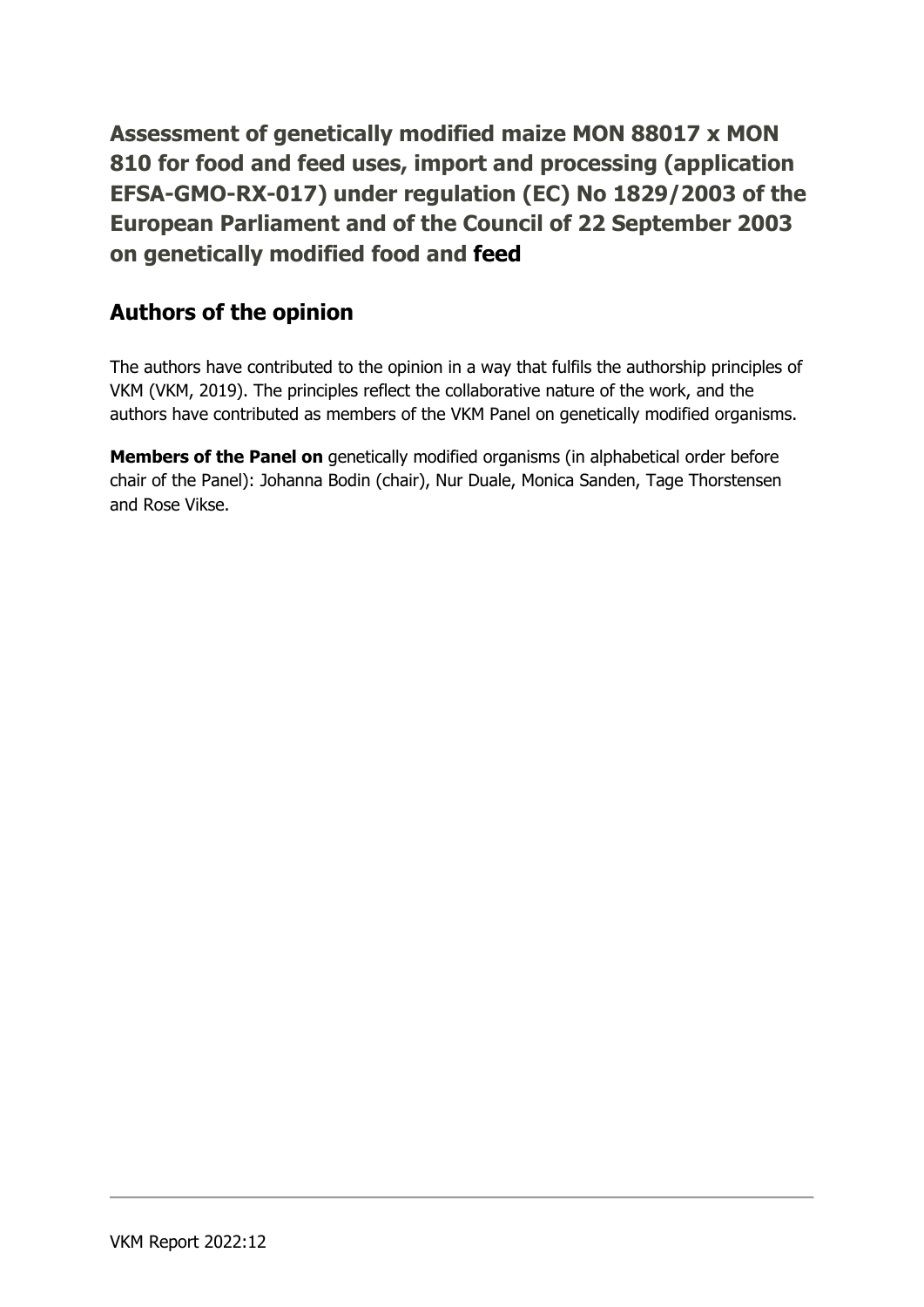# Table of Contents

|                  | Background as provided by the Norwegian Food Safety Authority and the          |  |
|------------------|--------------------------------------------------------------------------------|--|
| $\mathbf{1}$     | Assessment of genetically modified maize MON 88017 $\times$ MON 810            |  |
| 1.1              |                                                                                |  |
| 1.2 <sub>1</sub> | Considerations after EFSAs publication of their scientific opinion – part 1 11 |  |
| 1.3              | Considerations after EFSAs publication of their scientific opinion – part 2 12 |  |
| 2 <sup>1</sup>   |                                                                                |  |
| 3 <sup>7</sup>   |                                                                                |  |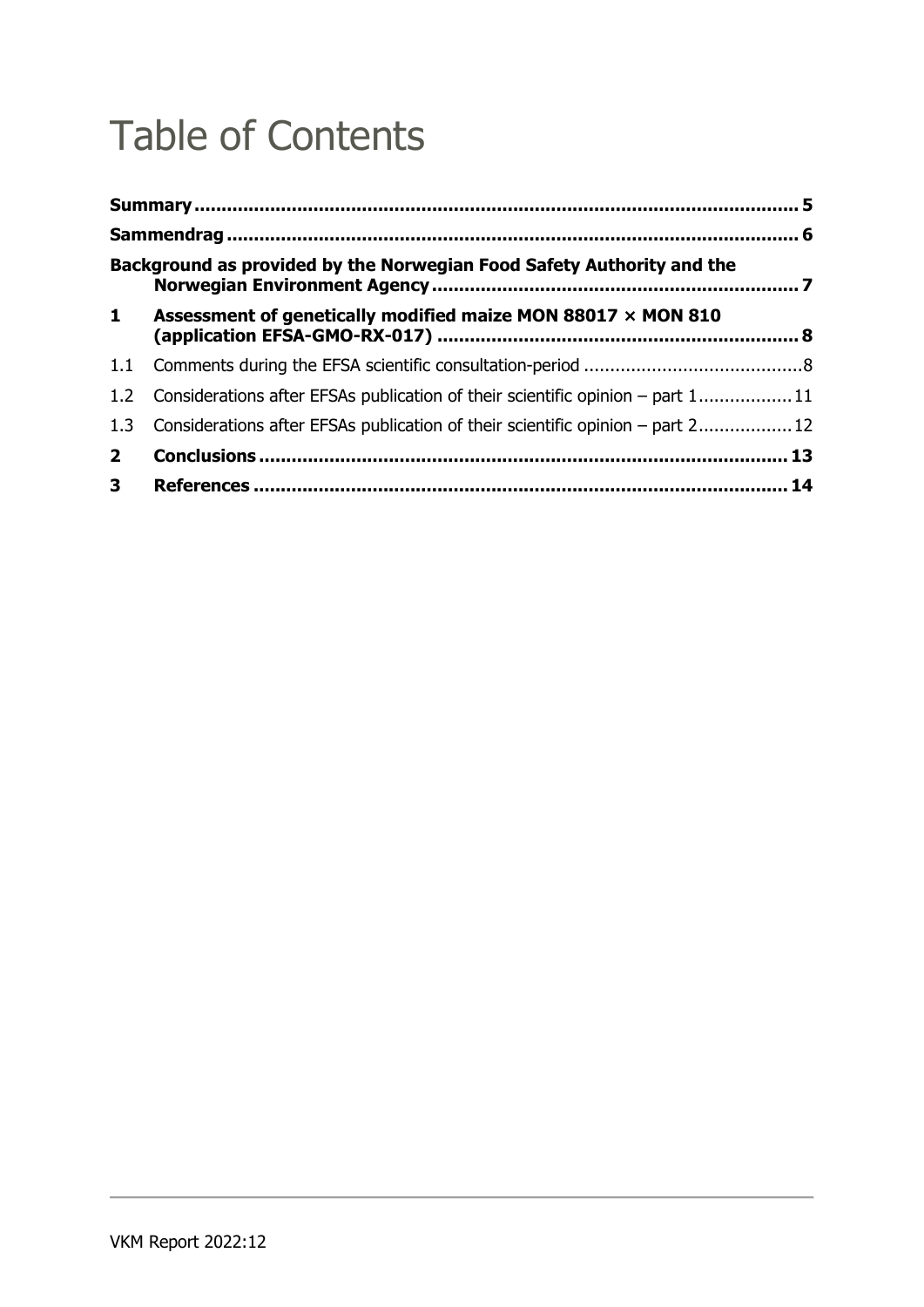# **Summary**

Stacked event maize MON 88017  $\times$  MON 810 is produced by crossing single-trait inbred plants of MON 88017 and MON 810 using traditional breeding methods. Genetically modified maize MON 88017 x MON 810 plants contain the transgenes cp4 epsps, cry3Bb1 and cry1Ab which encode the proteins CP4 EPSPS, Cry3Bb1 and Cry1Ab. CP4 EPSPS provides tolerance to glyphosate. Cry3Bb1 protein provides protection against certain coleopteran insect pests. Cry1Ab protein which provides protection from certain lepidopteran insect pests.

The scientific documentation provided in the application for genetically modified MON 88017 × MON 810 is adequate for risk assessment, and in accordance with EFSA guidance on risk assessment of genetically modified plants for use in food or feed. The VKM GMO panel does not consider the introduced modifications in stacked event MON 88017 x MON 810 to imply potential specific health or environmental risks in Norway, compared to EU-countries. The EFSA Scientific opinion (EFSA 2021) is adequate also for Norwegian considerations. Therefore, a full risk assessment of stacked event MON 88017 x MON 810 was not performed by the VKM GMO Panel.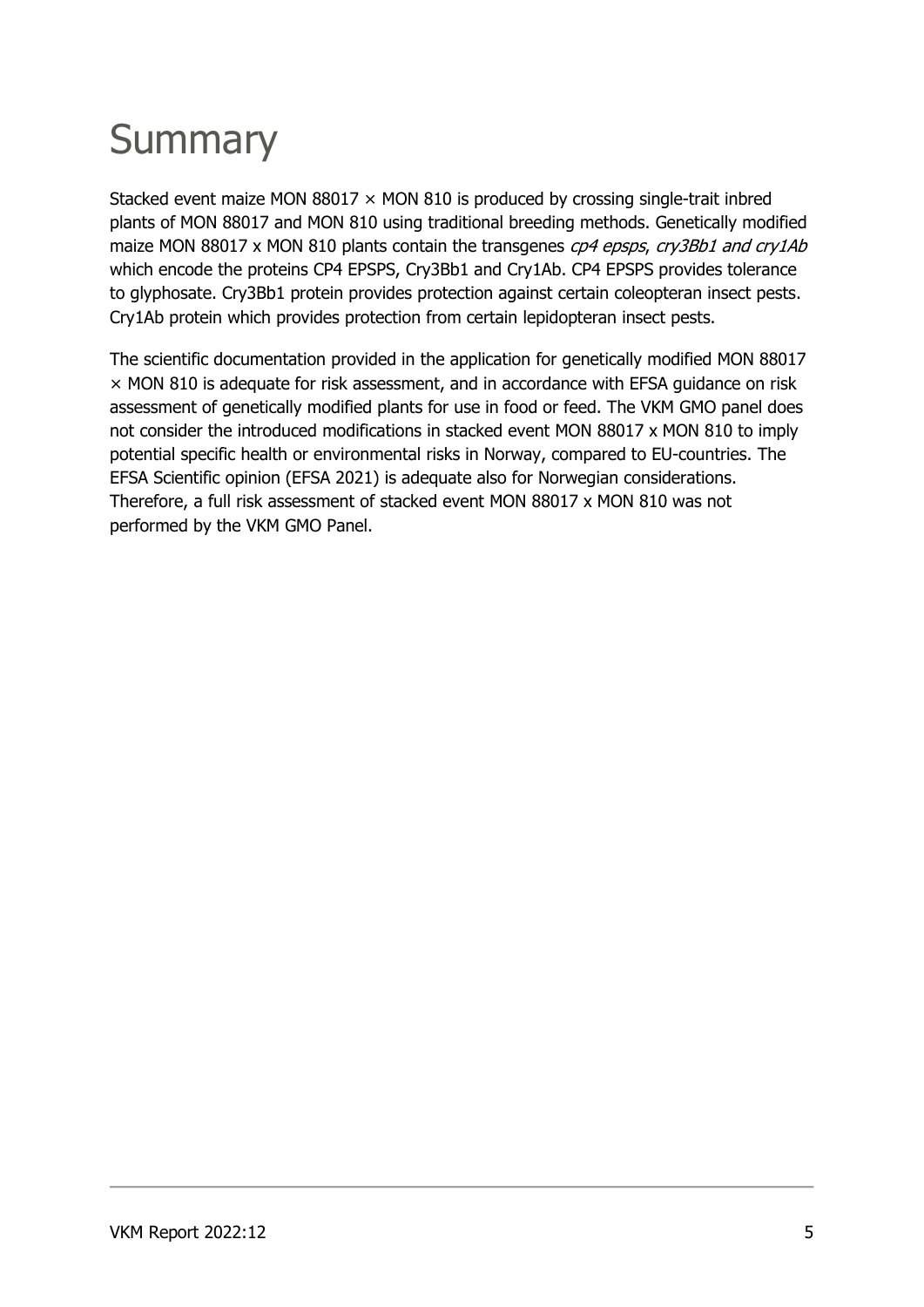# **Sammendrag**

MON 88017 × MON 810 (EFSA-GMO-RX-017) er en genmodifisert mais utviklet ved konvensjonelle krysning av genmodifisert mais MON88017 og mais MON 810. MON 88017 × MON 810 uttrykker transgenene cp4 epsps, cry3Bb1 og cry1Ab, som koder henholdsvis for CP4 EPSPS, Cry3Bb1 og Cry1Ab. Transgenene gjør MON 88017 × MON 810 resistent mot enkelte planteskadegjørende, samt tolerant mot ugressmiddelet glyfosat. Cry3Bb1-proteinet beskytter mot angrep fra arter i billeslekten Diabrotica, mens Cry1Ab beskytter mot skadegjørere i sommerfuglordenen Lepidoptera. Søkers vitenskapelige dokumentasjon for den genmodifiserte MON 88017 × MON 810 er dekkende for risikovurdering, og i samsvar med EFSA retningslinjer for risikovurdering av genmodifiserte planter til bruk i mat eller fôr. De genetiske endringene i maisen tilsier ingen økt helse- eller miljørisiko i Norge sammenlignet med EU-land. EFSAs vitenskapelige vurdering (EFSA 2021) er derfor tilstrekkelig også for norske forhold. Ettersom det ikke har blitt identifisert særnorske forhold vedrørende egenskaper ved MON 88017 × MON 810, har VKMs GMO panel ikke utført en fullstendig risikovurdering av maisen.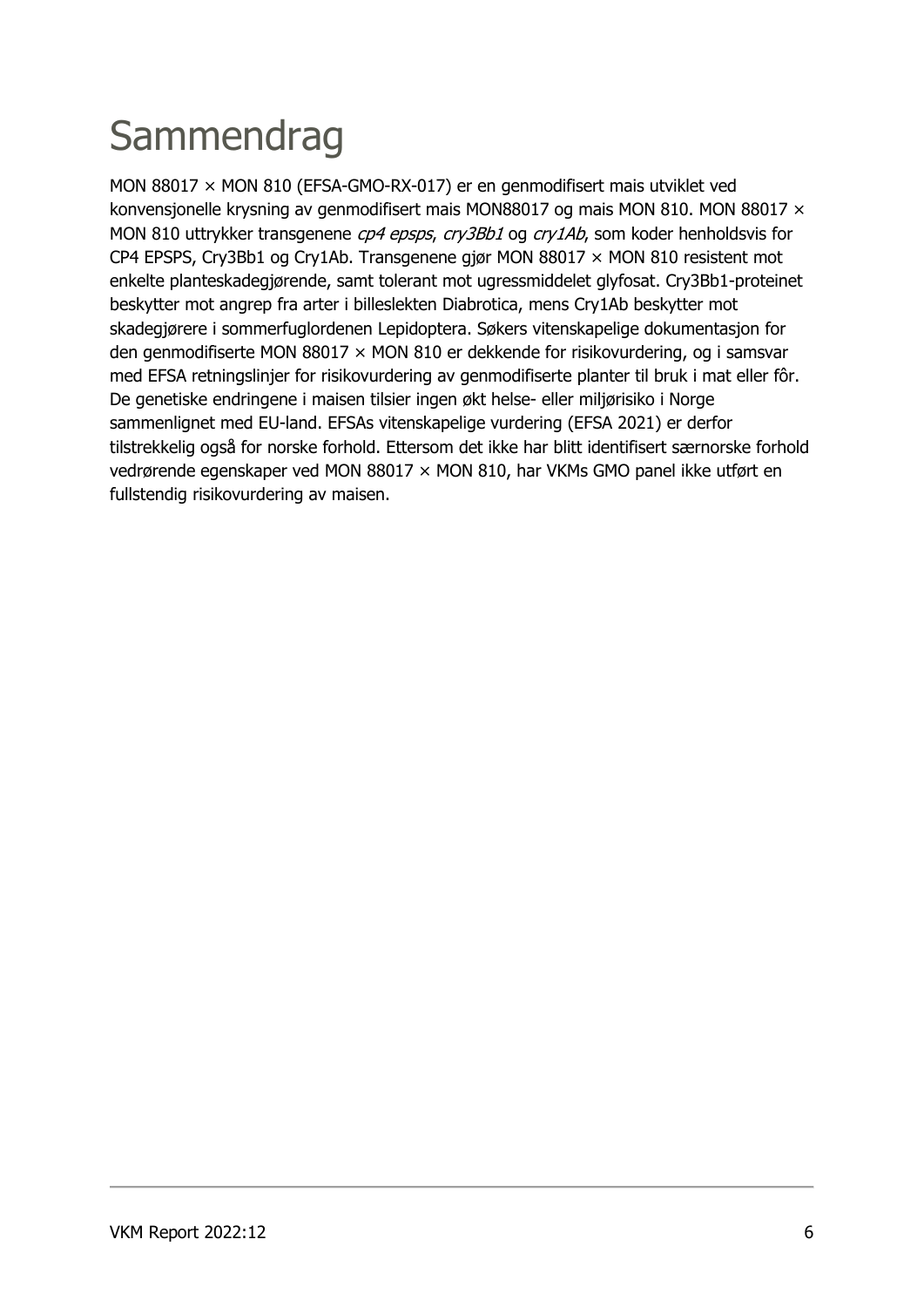# Background as provided by the Norwegian Food Safety Authority and the Norwegian Environment Agency

The Norwegian Food Safety Authority (NFSA) and the Norwegian Environment Agency (NEA), have assigned VKM to perform assessments of genetically modified organisms (GMOs) and derived products thereof, for which there are sought approval of authorisation to the European market under the Regulation (EC) No 1829/2003 of the European Parliament and of the Council of 22 September 2003 on genetically modified food and feed. VKM is requested to perform assessments for all GMO applications made accessible through the EFSA Document Management System (DMS), where the main focus should be on potential health or environmental risks specific to Norway compared to the EU.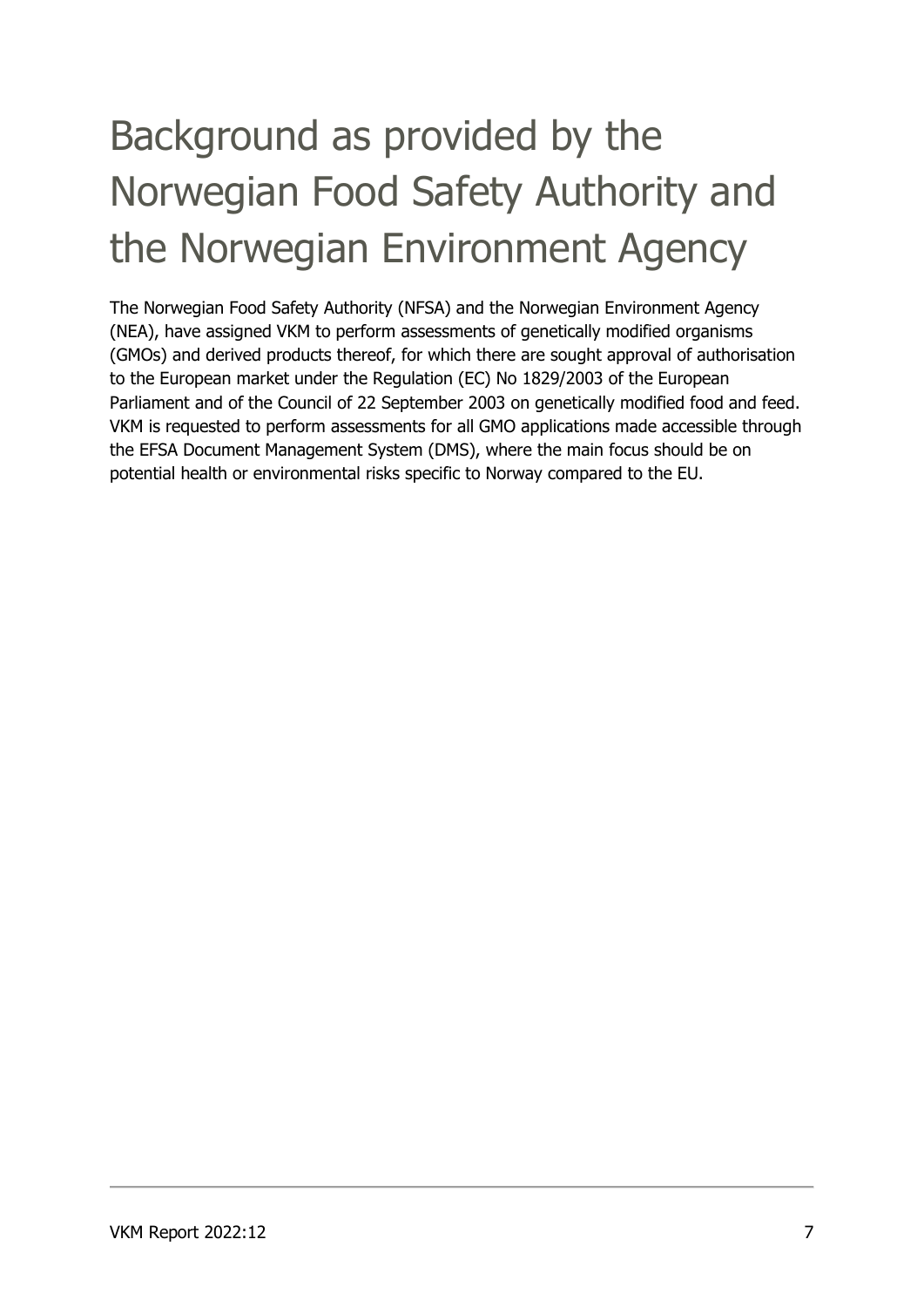## 1 Assessment of genetically modified maize MON 88017 × MON 810 (application EFSA-GMO-RX-017)

## **1.1 Comments during the EFSA scientific consultation-period**

When EFSA submits an application for scientific consultation with a three-month commenting deadline, VKM shall initiate the scientific assessment. From the application is submitted for scientific consultation until EFSA has published its Scientific Opinion (6.5 months + the period when 'the clock stops') VKM should:

• Use this period to assess the scientific quality of the documentation presented in the application. Possible lack of essential information and other relevant scientific literature should be addressed. The application must be in compliance with Regulation (EU) No. 503/2013 and adhere to EFSA guidance (EFSA 2010, 2011) for risk assessment of genetically modified organisms.

• Provide comments to EFSA within the deadline and inform The Norwegian Food Safety Authority (NFSA) and the Norwegian Environment Agency (NEA) no later than two weeks before the deadline. If no comments are provided to EFSA, VKM notifies the NFSA and NEA for the reasons why no comment was submitted.

• Assess whether there are considerations specific to Norway that need to be addressed. If such considerations are identified VKM should immediately inform the NFSA and NEA.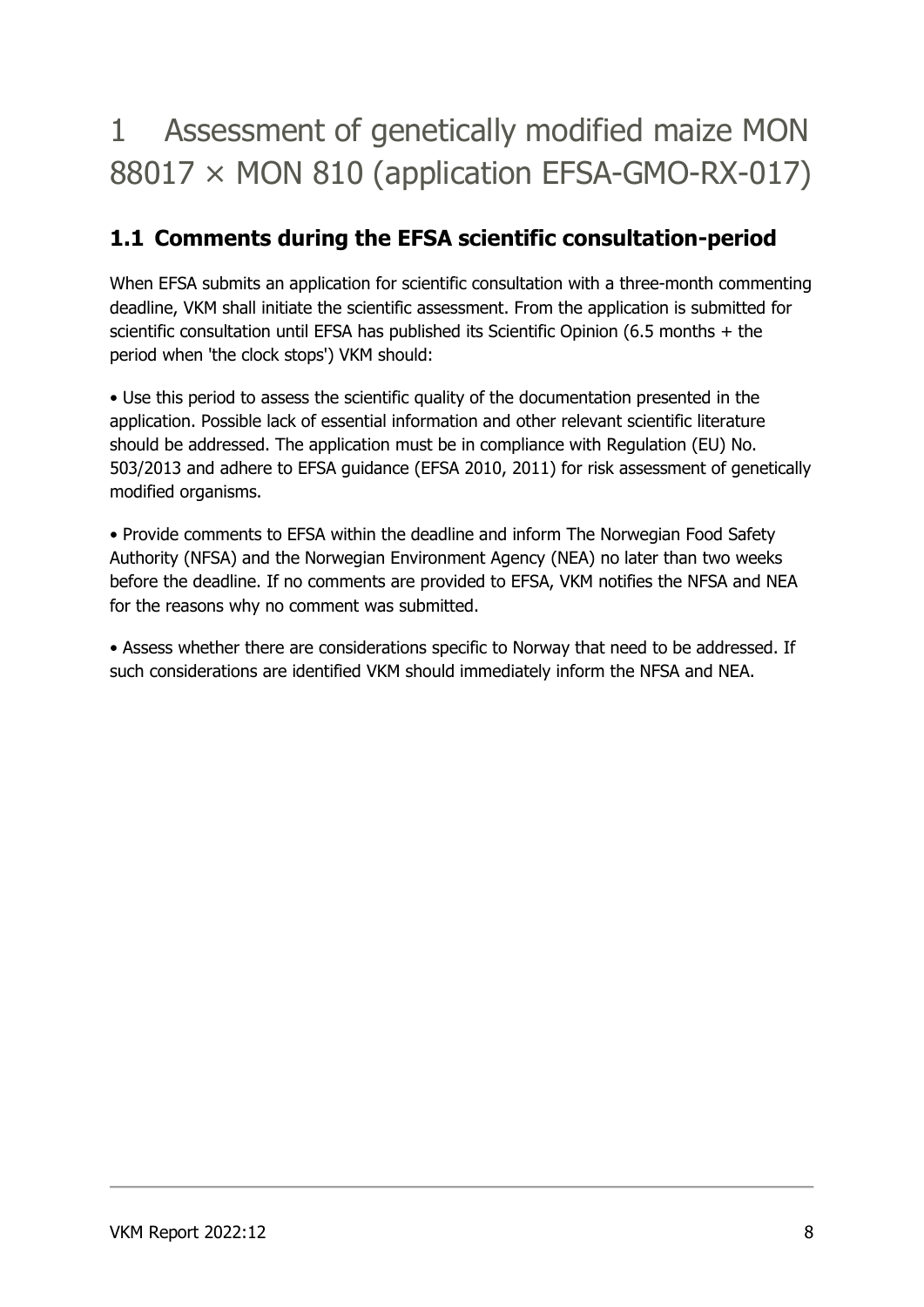## **1. Application EFSA-GMO-RX-017**

Genetically modified maize MON 88017 × MON 810

### **2. Information related to the genetic modification:**

Stacked event maize MON 88017  $\times$  MON 810 is produced by crossing single-trait inbred plants of MON 88017 and MON 810 using traditional breeding methods. Genetically modified maize MON 88017 x MON 810 plants contain the transgenes  $cp4$  epsps,  $cry3Bb1$ and cry1Ab which encode the proteins CP4 EPSPS, Cry3Bb1 and Cry1Ab. CP4 EPSPS provides tolerance to glyphosate. Cry3Bb1 protein provides protection against certain coleopteran insect pests. Cry1Ab protein which provides protection from certain lepidopteran insect pests.

| Genes                         | <b>Proteins</b> |     |  |  |
|-------------------------------|-----------------|-----|--|--|
| cp4 epsps                     | CP4 EPSPS       |     |  |  |
| cry3Bb1                       | Cry3Bb1         |     |  |  |
| cry1Ab                        | Cry1Ab          |     |  |  |
| 3. Previously assessed by VKM | YES: X          | NO: |  |  |

## **4. If yes in item 3. – comments from VKM:**

2007: UTTALELSE OM MONSANTOS GENMODIFISERTE MAIS MON 88017 x MON 810 (EFSA/GMO/CZ/2006/33)

2016: Final health- and environmental risk assessment of genetically modified maize MON 88017 x MON 810 (EFSA/GMO/CZ/2006/33)

| 5. Date when EFSA declared the<br>application as valid in accordance with<br>Articles $6(1)$ and $18(1)$ | 24.10.2019                                                                                                                     |
|----------------------------------------------------------------------------------------------------------|--------------------------------------------------------------------------------------------------------------------------------|
| 6. Deadline of EFSAs commenting period                                                                   | 24.11.2019                                                                                                                     |
| 7. VKMs assessment of the<br>documentation in the application                                            |                                                                                                                                |
| Applicants documentation:                                                                                | The VKM Panel on genetically<br>modified organisms finds the<br>documentation provided as<br>satisfactory for risk assessment. |
| Additional literature used by VKM:                                                                       | Nο                                                                                                                             |
|                                                                                                          |                                                                                                                                |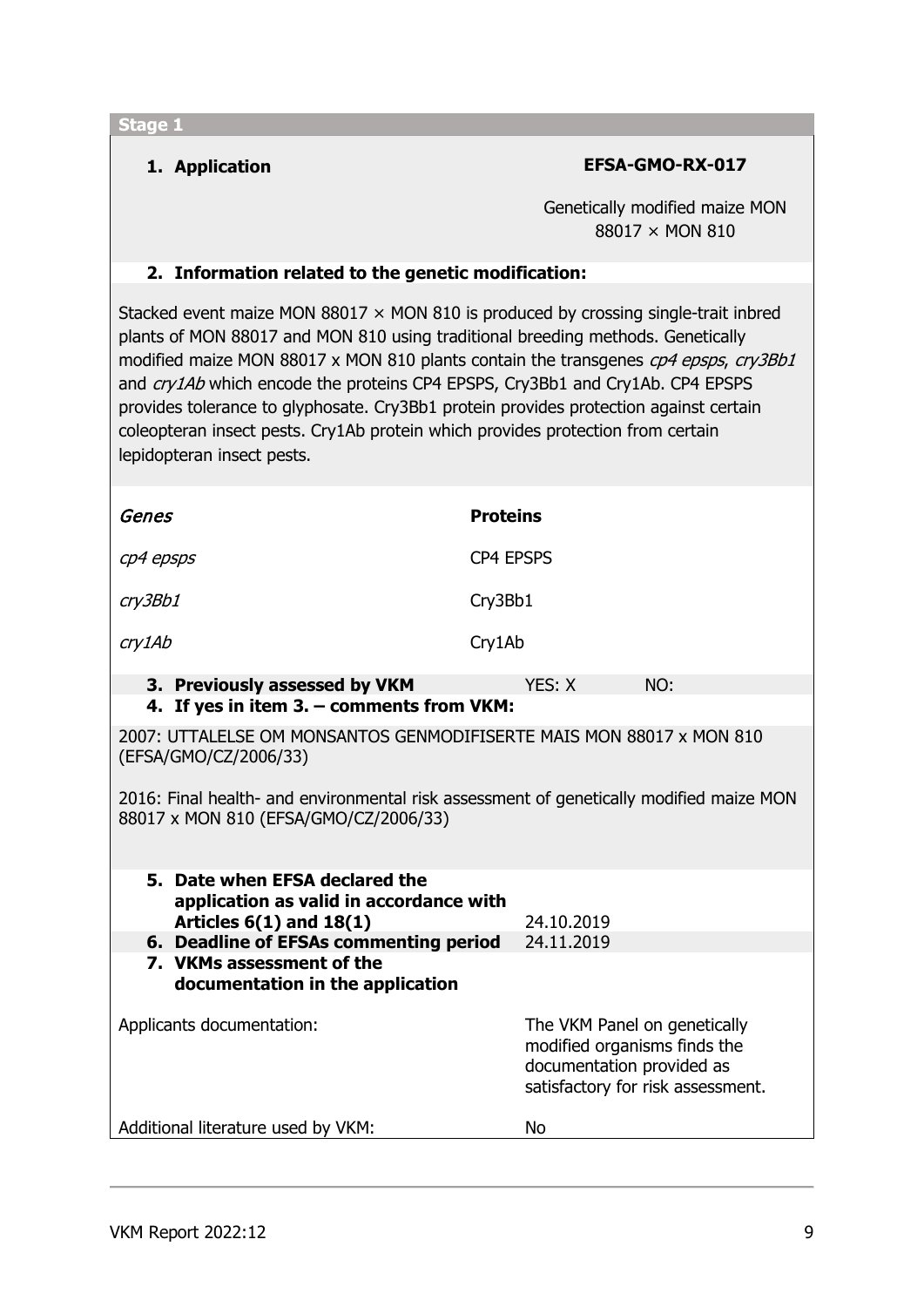| Documentation in compliance with Regulation (EU)<br>No. 503/2013:                                                                                                                                                                                                                                                                | YES: X |            | NO:   |
|----------------------------------------------------------------------------------------------------------------------------------------------------------------------------------------------------------------------------------------------------------------------------------------------------------------------------------|--------|------------|-------|
| Documentation in accordance with EFSA guidance<br>for risk assessment of genetically modified plants<br>(EFSA 2010, 2011):                                                                                                                                                                                                       | YES: X |            | NO:   |
| 8. Comments submitted from VKM during                                                                                                                                                                                                                                                                                            |        |            |       |
| <b>EFSAs public consultation</b>                                                                                                                                                                                                                                                                                                 | YES: X |            | NO:   |
| 9. Date of submission from VKM<br>10. Comment(s) to EFSA:                                                                                                                                                                                                                                                                        |        | 25.01.2020 |       |
|                                                                                                                                                                                                                                                                                                                                  |        |            |       |
| <b>Food and feed safety assessment</b>                                                                                                                                                                                                                                                                                           |        |            |       |
| VKM welcomes information on herbicide residue levels and their relevant metabolites in<br>applications for herbicide tolerant GM-plants. Data on glyphosate residue levels, including<br>relevant metabolites, in plant material from the field studies would support the assessment<br>of food, feed, and environmental safety. |        |            |       |
| 11. If NO in item 8. - comments from VKM:                                                                                                                                                                                                                                                                                        |        |            |       |
|                                                                                                                                                                                                                                                                                                                                  |        |            |       |
| 12. Need for national consideration(s)                                                                                                                                                                                                                                                                                           |        |            |       |
|                                                                                                                                                                                                                                                                                                                                  | YES:   |            | NO: X |
| 13. If YES in item 12. - comments from VKM:                                                                                                                                                                                                                                                                                      |        |            |       |
|                                                                                                                                                                                                                                                                                                                                  |        |            |       |
| 14. If NO in item 12. - comments from VKM:                                                                                                                                                                                                                                                                                       |        |            |       |
|                                                                                                                                                                                                                                                                                                                                  |        |            |       |
| The VKM GMO Panel does not consider the introduced modifications in stacked event<br>MON88017 x MON810 to imply potential specific health or environmental risks in Norway,<br>compared to EU-countries.                                                                                                                         |        |            |       |
| 15. VKMs conclusion regarding the application:                                                                                                                                                                                                                                                                                   |        |            |       |
|                                                                                                                                                                                                                                                                                                                                  |        |            |       |
| The scientific documentation provided in the application is adequate for risk assessment,<br>and in accordance with the EFSA guidance on risk assessment of genetically modified<br>plants for use in food or feed.                                                                                                              |        |            |       |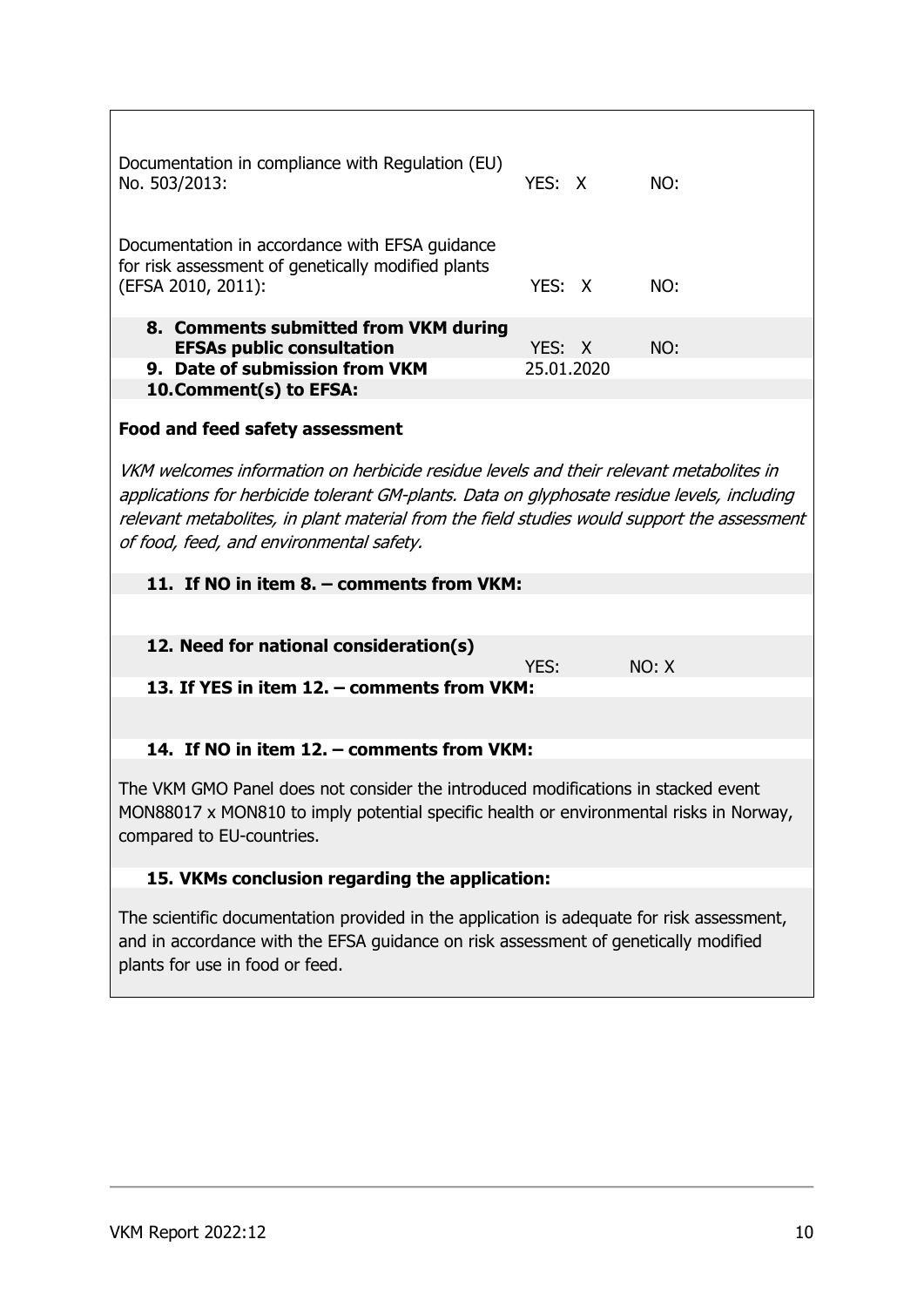## **1.2 Considerations after EFSAs publication of their scientific opinion – part 1**

When EFSA publishes their scientific opinion together with the comments from the member states, VKM shall within a month inform the NFSA and EEA on the following:

• Are EFSA's answer(s) to the Norwegian comments satisfactorily answered, or do VKM still have scientific objections to EFSA's conclusions

- Do EFSA's answers to comments from member states indicate need for follow-up by VKM
- Considerations specific to Norway

| <b>Stage 2</b>                                                                                                                                                                                |            |     |  |  |
|-----------------------------------------------------------------------------------------------------------------------------------------------------------------------------------------------|------------|-----|--|--|
| 1. Date of publication of EFSA opinion                                                                                                                                                        | 09.12.2020 |     |  |  |
| 2. VKMs deadline for informing NFSA and EEA                                                                                                                                                   | 09.01.2021 |     |  |  |
| 3. If YES in item 8. (table $1$ )–<br>Answer from EFSA has been considered by VKM<br>as satisfactory (Annex G)                                                                                | YES: X     | NO: |  |  |
| 4. If YES in item 3 – Comments from VKM:                                                                                                                                                      |            |     |  |  |
| The VKM GMO Panel is aware that herbicide residue levels are out of scope of the<br>mandate for the EFSA GMO Panel.<br>5. If NO in item $3$ – Comment(s) and further considerations from VKM: |            |     |  |  |
| 6. Follow-up item 12 (table $1$ ) – comments from<br><b>VKM</b>                                                                                                                               |            |     |  |  |
| 7. Considerations from VKM regarding comments from EU member states<br>and other countries under Annex G:                                                                                     |            |     |  |  |
| No member state comments imply the need for follow-up by VKM.                                                                                                                                 |            |     |  |  |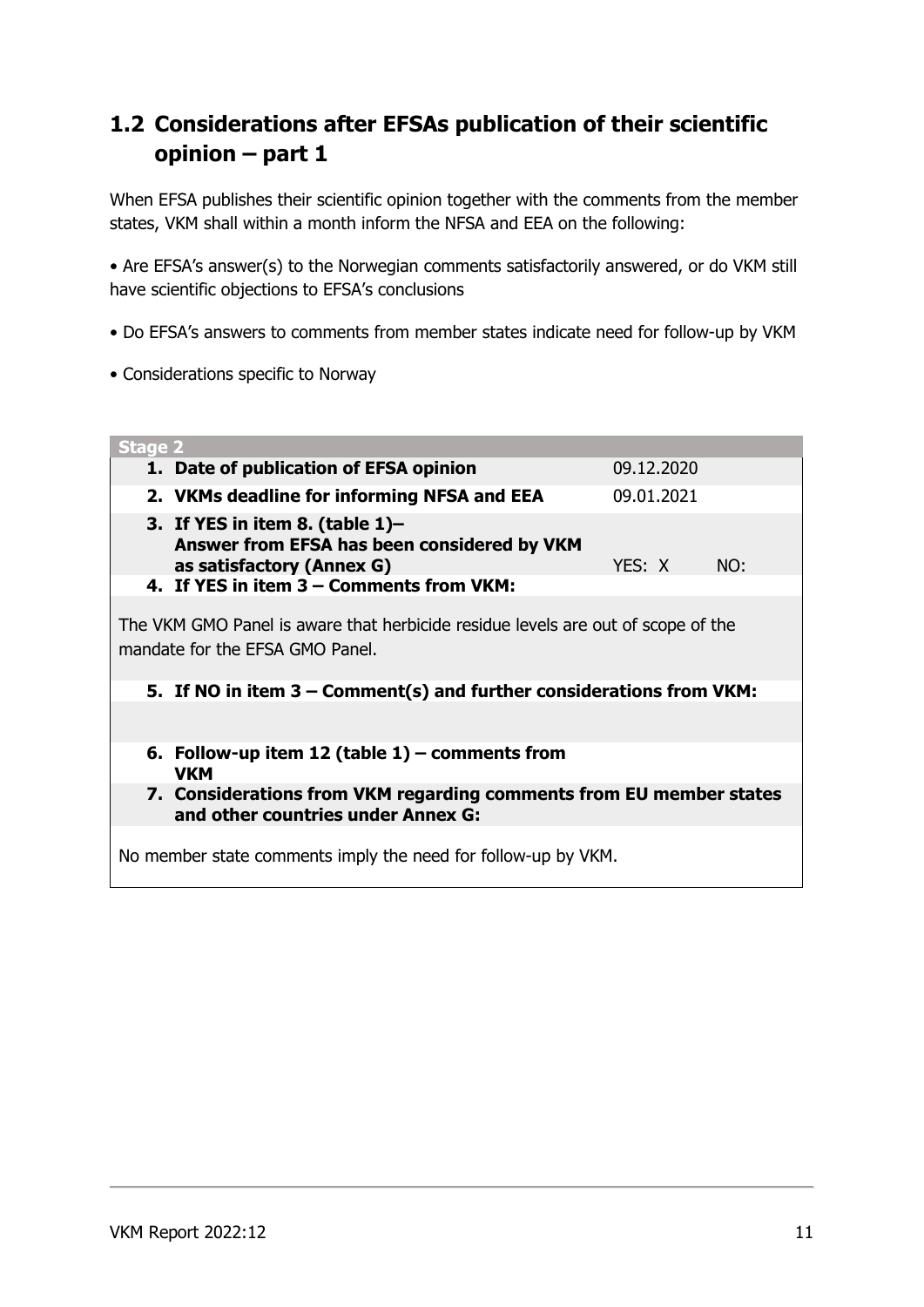## **1.3 Considerations after EFSAs publication of their scientific opinion – part 2**

If VKM's comments regarding health and environmental risk are not considered to be satisfactorily answered by EFSA, VKM shall within three months carry out a risk assessment of these conditions, as well as conditions specific to Norway. VKM shall highlight uncertainty and knowledge gaps. It shall be stated in what area there are knowledge gaps, and whether the uncertainty, quality of the data, and knowledge gaps will affect the conclusion.

| <b>Stage 3</b>                                                                            |                |       |  |
|-------------------------------------------------------------------------------------------|----------------|-------|--|
| 1. Need for further assessment(s)                                                         | YES:           | NO: X |  |
| 2. If YES in item 1. - Further considerations from VKM:                                   |                |       |  |
|                                                                                           |                |       |  |
|                                                                                           |                |       |  |
| 3. If NO in item 1. - comments from VKM:                                                  |                |       |  |
|                                                                                           |                |       |  |
| The scientific documentation provided in the application is adequate for risk assessment, |                |       |  |
| and in accordance with the EFSA guidance on risk assessment of genetically modified       |                |       |  |
| plants for use in food or feed. Answers from EFSA to VKM comments were satisfactory.      |                |       |  |
|                                                                                           |                |       |  |
| The EFSA scientific opinion is adequate also for Norwegian considerations.                |                |       |  |
|                                                                                           |                |       |  |
| 4. Need for national considerations                                                       |                |       |  |
|                                                                                           | YES:           | NO: X |  |
| 5. If YES in item 4. – comments from VKM:                                                 |                |       |  |
|                                                                                           |                |       |  |
|                                                                                           |                |       |  |
| 6. If NO or NA in item 4. – comments from VKM                                             |                |       |  |
|                                                                                           |                |       |  |
| The VKM GMO Panel does not consider the introduced modifications in genetically           |                |       |  |
| modified maize MON 88017 $\times$ MON 810to imply potential specific health or            |                |       |  |
| environmental risks in Norway, compared to EU-countries.                                  |                |       |  |
|                                                                                           |                |       |  |
|                                                                                           |                |       |  |
| 7. Need for a risk assessment                                                             | YES:           | NO: X |  |
| Date of deadline for risk assessment<br>8.                                                | Not applicable |       |  |
| 9. Date of publication of assessment                                                      | 29.04.22       |       |  |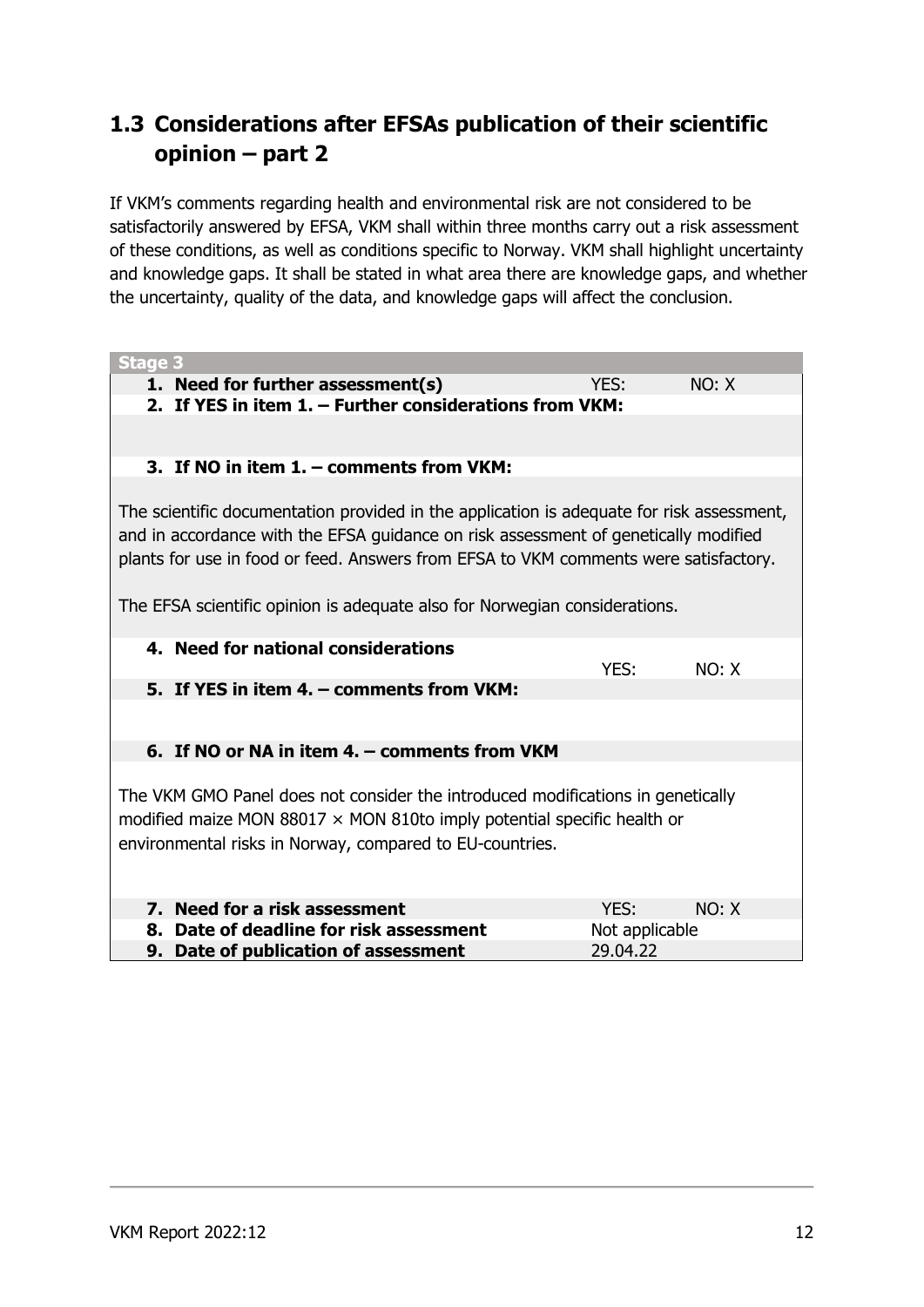# 2 Conclusions

The VKM GMO Panel has performed an assessment of genetically modified maize MON 88017 x MON 810. Maize MON 88017 x MON 810 plants contain the transgenes cp4 epsps, cry3Bb1 and cry1Ab which encode the proteins CP4 EPSPS, Cry3Bb1 and Cry1Ab. CP4 EPSPS provides tolerance to glyphosate. Cry3Bb1 protein provides protection against certain coleopteran insect pests. Cry1Ab protein provides protection from certain lepidopteran insect pests.

The VKM GMO panel has assessed the documentation in application EFSA-GMO-RX-017. The scientific documentation provided in the application is adequate for risk assessment, and in accordance with the EFSA guidance on risk assessment of genetically modified plants for use in food or feed.

The VKM GMO panel concludes that the introduced modifications in stacked event MON 88017 x MON 810 do not imply potential specific health or environmental risks in Norway, compared to EU-countries. The EFSA scientific opinion (2021) is adequate also for Norwegian considerations.